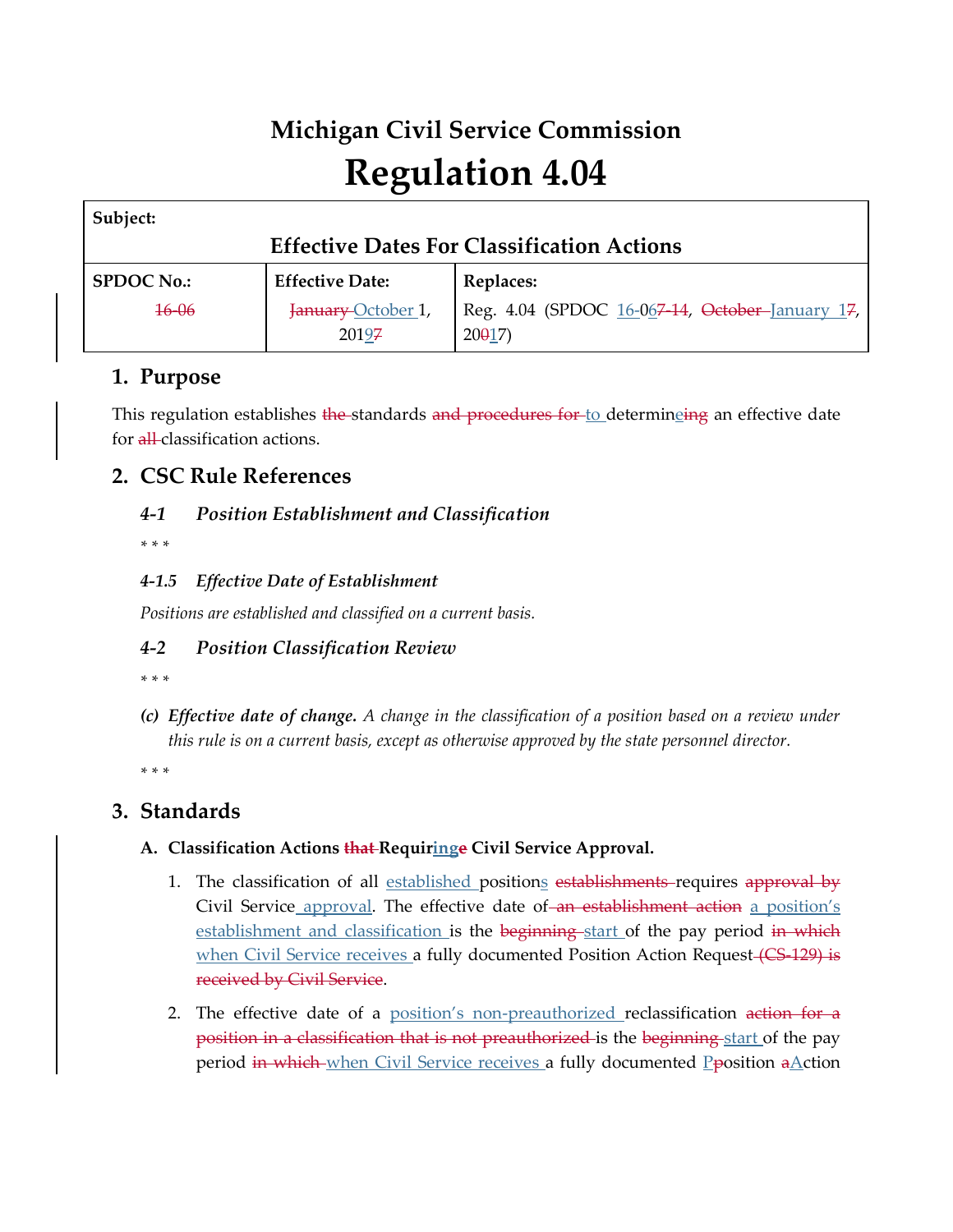rRequest, if subsequently reclassified is received by Civil Service, except as provided in 3 and 4 below.

- 3. The effective date of a Student Assistant reclassification is the beginning of the pay period in which a fully documented position action request is approved by Civil Service. In accordance with regulation 3.02 retroactivity is not permitted.
- 43. A reclassification can only be retroactive if the classification plan and the position's duties and responsibilities are the same on both the date received and the retroactive effective date. Retroactivity of student assistant reclassifications is not permitted. The A retroactive effective date of for any other non-preauthorized retroactive reclassification action for a position in a classification that is not preauthorized will <del>be is determined based up</del>on Civil Service's receipt of a fully documented <u>P</u><del>p</del>osition aAction rRequest and one of under the following standards conditions: The equalsion 4.04: Effective Dates For Classification Actions<br>
Fage 2 of :<br>
FRequest, if subsequently reclassified is received by Civil Service, except as provided<br>
in 3 and 4 below.<br>
3. The effective date of a Student As
	- a. When reclassification is between an entry, intermediate, experienced, or advanced levels in a class series and the appointing authority provides reasonable justification-is provided by the appointing authority, Civil Service may grant retroactivity of up to a maximum of 26 pay periods preceding before the beginning start of the pay period in which when Civil Service received the reclassification request is received by Civil Service.
	- b. When reclassification is from an experienced level or advanced level worker classification to a specialist classification and the appointing authority provides reasonable justification-is provided by the appointing authority, Civil Service may grant retroactivity up to a maximum of seven pay periods preceding before the beginning start of the pay period in which when Civil Service received the reclassification request is received by Civil Service. The appointing authority must certify that the position's incumbent was performing specialist duties as of on the requested effective date requested.
	- c. For  $\frac{1}{2}$  other reclassifications, Civil Service may grant retroactivity of up to  $\frac{1}{2}$ maximum of seven pay periods preceding before the beginning start of the pay period in which when Civil Service received the reclassification request is received by Civil Service, when if the appointing authority provides reasonable justification is provided by the appointing authority.
	- d. Exceptional mitigating occurrences may provide a basis for to granting retroactivity of up to 26 pay periods before the start of the pay period when a request is received beyond the seven pay periods authorized in 4.b. and c. aboveif an employee was prevented from filing a position-review request directly with Civil Service. Exceptional mitigating occurrences are one of the following: by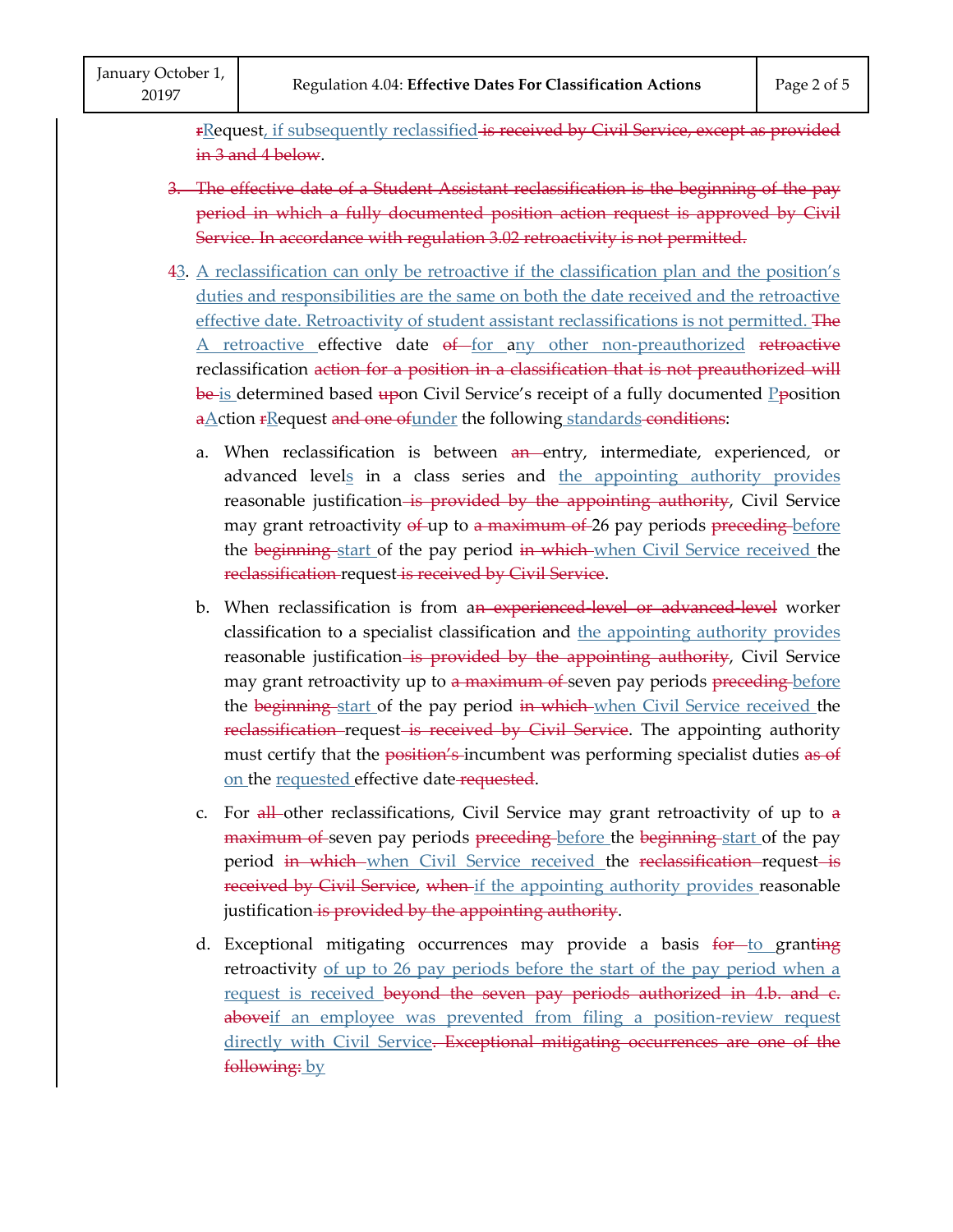- (1)\_<del>Any i</del>inappropriate action by the <u>appointing authority<del>agency that prevented the</del></u> employee from filing an employee generated position review request directly with Civil Service.
- $\frac{1}{2}$  the employee's Secrious physical or mental incapacity; or of the employee that prevented them from filing an employee generated position review request directly with Civil Service.
- (3)- $E$ extraordinary unforeseen circumstances outside the employee's control-of the employee that prevented the employee from filing an employee generated position review request directly with Civil Service.
- e. The maximum retroactivity permitted is 26 pay periods preceding the beginning of the pay period in which the reclassification request is received, even with a showing of exceptional mitigating occurrences.
- f. A reclassification may be retroactive according to these standards only if the classification plan and the duties and responsibilities of the position are the same on both the date received and the retroactive effective date.
- $\frac{54}{4}$ . Civil Service reviews and approves P-rate assignment for  $N_{\text{nonexclusively}}$  $R$  epresented  $R$  employees (NEREs) only. The effective date of  $R$  P-rate assignment is the beginning start of the pay period in which when Civil Service receives a fully documented plosition a Action FRequest is received by Civil Service, except as provided in 6 below.
- 6. The maximum-that retroactivity for P rate assignment is of up to 26 pay periods preceding is allowed the beginning of the pay period in which the request is received. The approval for P-rate may be retroactive according to this standard only if the classification plan and the <u>position's</u> duties and responsibilities of the position are the same on both the date the request is received and the retroactive effective date.
- $75$ . The effective date assigned to agency-specific senior standards,  $Group_{-}3$  complexwork-area standards, and other processing standards developed by the appointing authority and approved by Civil Service is the beginning start of the pay period in which when Civil Service receives the proposed standard or standard revision is received by Civil Service. The effective date for  $aA$  classification action's effective date cannot precede the standard's approved effective date of the standard.
- 8. A fully documented position action request consists of an up-to-date, completed Position Description (CS-214) and a properly prepared Position Action Request (CS-129).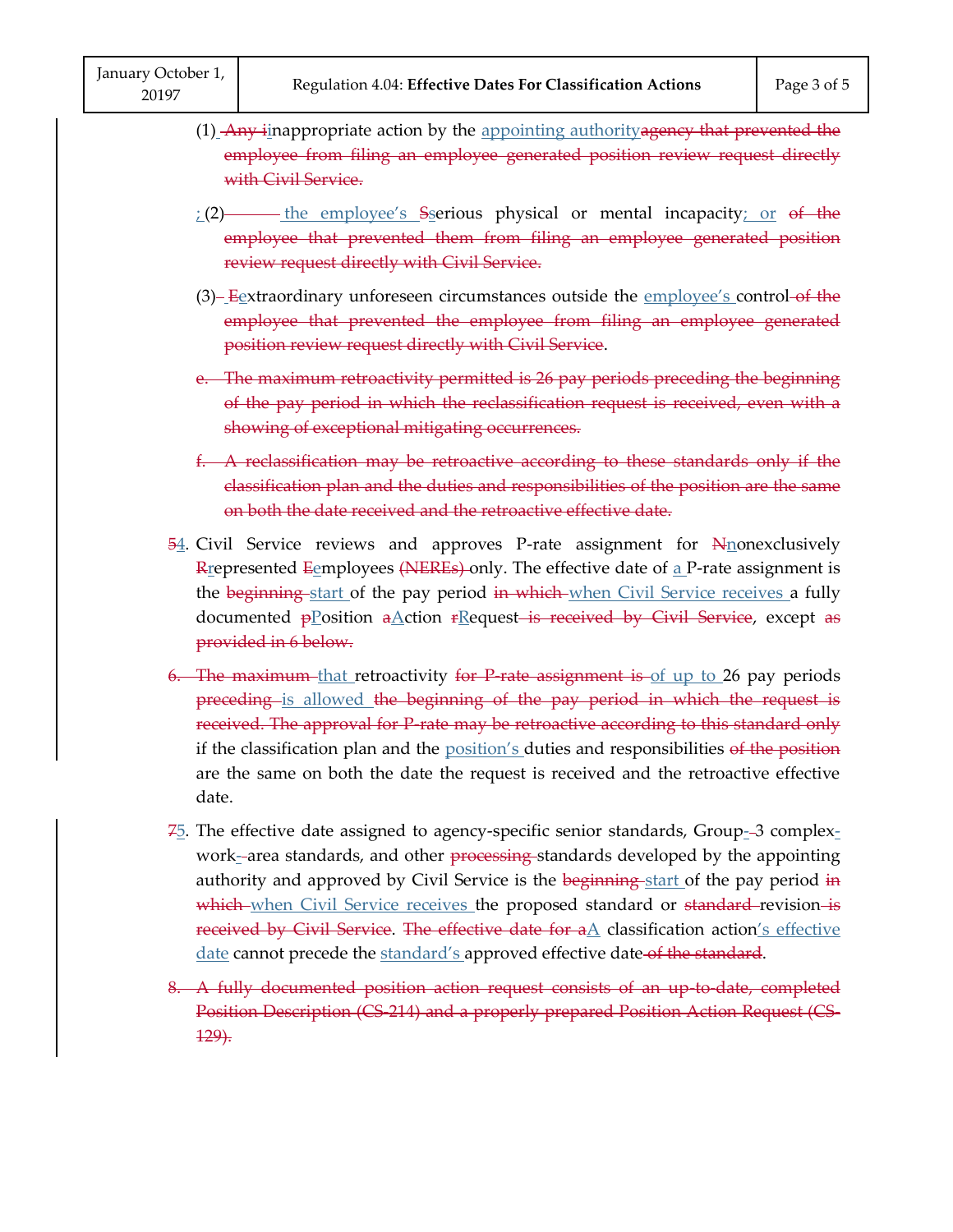- $96$ . The appointing authority must supply any additional necessary information requested to render a classification decision, such as an  $(e.g.,$  updated organizational charts, evaluation system rating forms, senior standards, etc.).
- 107. After an appointing authority initiates a request, failure to provide additional requested information within  $280$  workdays (or  $3042$  workdays for positions requiring appointing-authority evaluation on a classification scored rating system) of a request may result in the issuance of a "No Action" on closing the request. Civil <u>Service may set <del>T</del>t</u>he effective date of any subsequent action <del>will be <u>as</u> the beginning</del> start of the pay period in which when Civil Service receives a fully documented resubmitted pPosition aAction rRequest is received by Civil Service. - - - - requested information within 280<br>requiring appointing--authority evalue<br>of a request may result in the issuance<br>Service may set  $\pm$ the effective date of<br>start of the pay period in which-wh<br>resubmitted  $p$  position a Acti

#### **B. Preauthorized Reclassifications.**

- 1. An appointing authority can process Ppreauthorized reclassification actions only ean be processed by the appointing authority only for a position in an entry/intermediate/experienced classification series.
- 2. The appointing authority must assign as the effective date the beginning start of the pay period in which when the preauthorized reclassification is processed, except as provided in 3 below.
- 3. that Aagency delays may be considered as reasonable justification for to granting retroactivity of up to a maximum of 26 pay periods preceding before the beginning start of the pay period in which when the reclassification is processed if. appointing authority may not assign an the employee was otherwise eligible for reclassification on the retroactive effective date-of reclassification earlier than 26 pay periods after the employee's appointment to the position or the employee's last reclassification.
- 43. Reclassification actions and effective dates are subject to Civil Service audit.

# **4. Procedures**

#### **A. Classification Actions that Requiringe Civil Service Approval.**

| Responsibility          | Action                                                                                                                                                                                                                                           |  |
|-------------------------|--------------------------------------------------------------------------------------------------------------------------------------------------------------------------------------------------------------------------------------------------|--|
| Appointing<br>Authority | 1. For position establishments, reclassifications, and P-rate assignments,<br>submits a Position Action Request (CS 129) and a Position Description<br>(CS 214) with rationale for any requested retroactive effective date to Civil<br>Service. |  |
|                         | For retroactive reclassifications and P rate assignment, submits a position<br>action request and a position description with rationale for a retroactive<br>effective date to Civil Service                                                     |  |